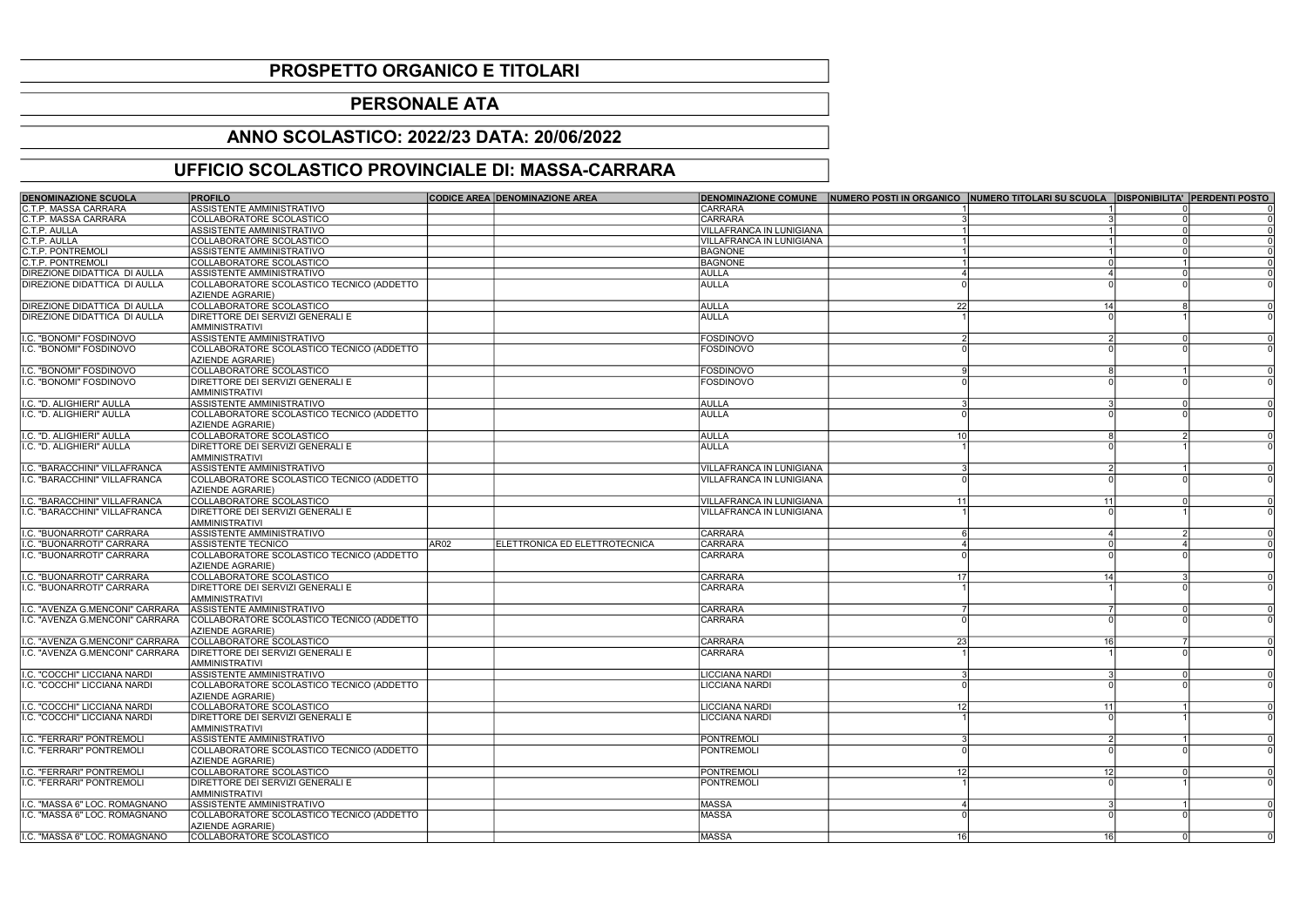| I.C. "MASSA 6" LOC. ROMAGNANO                                    | <b>DIRETTORE DEI SERVIZI GENERALI E</b>                                |                  |                               | <b>MASSA</b>                           |                |                 |          |  |
|------------------------------------------------------------------|------------------------------------------------------------------------|------------------|-------------------------------|----------------------------------------|----------------|-----------------|----------|--|
|                                                                  | <b>AMMINISTRATIVI</b><br>ASSISTENTE AMMINISTRATIVO                     |                  |                               |                                        |                |                 |          |  |
| I.C. "GIORGINI" MONTIGNOSO<br><b>I.C. "GIORGINI" MONTIGNOSO</b>  | COLLABORATORE SCOLASTICO TECNICO (ADDETTO                              |                  |                               | <b>MONTIGNOSO</b><br><b>MONTIGNOSO</b> |                |                 |          |  |
|                                                                  | AZIENDE AGRARIE)                                                       |                  |                               |                                        |                |                 |          |  |
| I.C. "GIORGINI" MONTIGNOSO                                       | COLLABORATORE SCOLASTICO                                               |                  |                               | <b>MONTIGNOSO</b>                      | 19             | 12 <sup>1</sup> |          |  |
| <b>I.C. "GIORGINI" MONTIGNOSO</b>                                | <b>DIRETTORE DEI SERVIZI GENERALI E</b>                                |                  |                               | <b>MONTIGNOSO</b>                      |                |                 |          |  |
|                                                                  | <b>AMMINISTRATIVI</b>                                                  |                  |                               |                                        |                |                 |          |  |
| I.C. "TIFONI" PONTREMOLI                                         | ASSISTENTE AMMINISTRATIVO                                              |                  |                               | <b>PONTREMOLI</b>                      |                |                 |          |  |
| I.C. "TIFONI" PONTREMOLI                                         | COLLABORATORE SCOLASTICO TECNICO (ADDETTO                              |                  |                               | PONTREMOLI                             |                |                 |          |  |
| <b>I.C. "TIFONI" PONTREMOLI</b>                                  | <b>AZIENDE AGRARIE)</b><br>COLLABORATORE SCOLASTICO                    |                  |                               | PONTREMOLI                             |                |                 |          |  |
| <b>I.C. "TIFONI" PONTREMOLI</b>                                  | DIRETTORE DEI SERVIZI GENERALI E                                       |                  |                               | PONTREMOL                              |                |                 |          |  |
|                                                                  | AMMINISTRATIVI                                                         |                  |                               |                                        |                |                 |          |  |
| I.C. "G.TALIERCIO" CARRARA                                       | <b>ASSISTENTE AMMINISTRATIVO</b>                                       |                  |                               | <b>CARRARA</b>                         |                |                 | ∩        |  |
| I.C. "G.TALIERCIO" CARRARA                                       | COLLABORATORE SCOLASTICO TECNICO (ADDETTO                              |                  |                               | CARRARA                                |                |                 |          |  |
|                                                                  | AZIENDE AGRARIE)                                                       |                  |                               |                                        |                |                 |          |  |
| I.C. "G.TALIERCIO" CARRARA                                       | COLLABORATORE SCOLASTICO                                               |                  |                               | <b>CARRARA</b>                         | 17             |                 |          |  |
| I.C. "G.TALIERCIO" CARRARA                                       | DIRETTORE DEI SERVIZI GENERALI E                                       |                  |                               | CARRARA                                |                |                 |          |  |
|                                                                  | <b>AMMINISTRATIVI</b>                                                  |                  |                               |                                        |                |                 |          |  |
| I.C. "MORATTI" FIVIZZANO<br>I.C. "MORATTI" FIVIZZANO             | <b>ASSISTENTE AMMINISTRATIVO</b>                                       |                  |                               | <b>FIVIZZANO</b>                       |                |                 |          |  |
|                                                                  | COLLABORATORE SCOLASTICO TECNICO (ADDETTO<br>AZIENDE AGRARIE)          |                  |                               | <b>FIVIZZANO</b>                       |                |                 |          |  |
| I.C. "MORATTI" FIVIZZANO                                         | COLLABORATORE SCOLASTICO                                               |                  |                               | <b>FIVIZZANO</b>                       | 19             | 17              |          |  |
| I.C. "MORATTI" FIVIZZANO                                         | DIRETTORE DEI SERVIZI GENERALI E                                       |                  |                               | <b>FIVIZZANO</b>                       |                |                 |          |  |
|                                                                  | <b>AMMINISTRATIVI</b>                                                  |                  |                               |                                        |                |                 |          |  |
| I.C. "FOSSOLA GENTILI" CARRARA                                   | ASSISTENTE AMMINISTRATIVO                                              |                  |                               | CARRARA                                | Б,             |                 | $\Omega$ |  |
| I.C. "FOSSOLA GENTILI" CARRARA                                   | COLLABORATORE SCOLASTICO TECNICO (ADDETTO                              |                  |                               | CARRARA                                |                |                 |          |  |
|                                                                  | AZIENDE AGRARIE)                                                       |                  |                               |                                        |                |                 |          |  |
| I.C. "FOSSOLA GENTILI" CARRARA                                   | COLLABORATORE SCOLASTICO                                               |                  |                               | CARRARA                                | 20             | 16l             |          |  |
| I.C. "FOSSOLA GENTILI" CARRARA                                   | DIRETTORE DEI SERVIZI GENERALI E                                       |                  |                               | CARRARA                                |                |                 |          |  |
|                                                                  | AMMINISTRATIVI                                                         |                  |                               |                                        |                |                 |          |  |
| I.C. "MALASPINA" MASSA<br>I.C. "MALASPINA" MASSA                 | ASSISTENTE AMMINISTRATIVO<br>COLLABORATORE SCOLASTICO TECNICO (ADDETTO |                  |                               | <b>MASSA</b><br><b>MASSA</b>           | .5             |                 |          |  |
|                                                                  | <b>AZIENDE AGRARIE)</b>                                                |                  |                               |                                        |                |                 |          |  |
| I.C. "MALASPINA" MASSA                                           | COLLABORATORE SCOLASTICO                                               |                  |                               | <b>MASSA</b>                           | 15             | 13 <sup>l</sup> | 2        |  |
| I.C. "MALASPINA" MASSA                                           | DIRETTORE DEI SERVIZI GENERALI E                                       |                  |                               | <b>MASSA</b>                           |                |                 |          |  |
|                                                                  | AMMINISTRATIVI                                                         |                  |                               |                                        |                |                 |          |  |
| I.C. "ALFIERI-BERTAGNINI" MASSA                                  | ASSISTENTE AMMINISTRATIVO                                              |                  |                               | <b>MASSA</b>                           |                |                 | $\Omega$ |  |
| I.C. "ALFIERI-BERTAGNINI" MASSA                                  | COLLABORATORE SCOLASTICO TECNICO (ADDETTO                              |                  |                               | <b>MASSA</b>                           |                |                 |          |  |
|                                                                  | AZIENDE AGRARIE)                                                       |                  |                               |                                        |                |                 |          |  |
| I.C. "ALFIERI-BERTAGNINI" MASSA                                  | COLLABORATORE SCOLASTICO                                               |                  |                               | <b>MASSA</b>                           | 18             | 15 <sup>1</sup> |          |  |
| I.C. "ALFIERI-BERTAGNINI" MASSA                                  | DIRETTORE DEI SERVIZI GENERALI E                                       |                  |                               | <b>MASSA</b>                           |                |                 |          |  |
| I.C. "MASSA 3" MARINA DI MASSA                                   | AMMINISTRATIVI<br>ASSISTENTE AMMINISTRATIVO                            |                  |                               | <b>MASSA</b>                           |                |                 |          |  |
| I.C. "MASSA 3" MARINA DI MASSA                                   | COLLABORATORE SCOLASTICO TECNICO (ADDETTO                              |                  |                               | <b>MASSA</b>                           |                |                 |          |  |
|                                                                  | AZIENDE AGRARIE)                                                       |                  |                               |                                        |                |                 |          |  |
| I.C. "MASSA 3" MARINA DI MASSA                                   | COLLABORATORE SCOLASTICO                                               |                  |                               | <b>MASSA</b>                           | 21             | 19l             |          |  |
| I.C. "MASSA 3" MARINA DI MASSA                                   | DIRETTORE DEI SERVIZI GENERALI E                                       |                  |                               | <b>MASSA</b>                           |                |                 |          |  |
|                                                                  | AMMINISTRATIVI                                                         |                  |                               |                                        |                |                 |          |  |
| I.C. "DON MILANI" MASSA RONCHI                                   | <b>ASSISTENTE AMMINISTRATIVO</b>                                       |                  |                               | <b>MASSA</b>                           |                |                 |          |  |
| I.C. "DON MILANI" MASSA RONCHI                                   | COLLABORATORE SCOLASTICO TECNICO (ADDETTO                              |                  |                               | <b>MASSA</b>                           |                |                 |          |  |
|                                                                  | AZIENDE AGRARIE)<br>COLLABORATORE SCOLASTICO                           |                  |                               |                                        |                |                 |          |  |
| I.C. "DON MILANI" MASSA RONCHI<br>I.C. "DON MILANI" MASSA RONCHI | <b>DIRETTORE DEI SERVIZI GENERALI E</b>                                |                  |                               | <b>MASSA</b><br><b>MASSA</b>           |                | <u>131</u>      |          |  |
|                                                                  | <b>AMMINISTRATIVI</b>                                                  |                  |                               |                                        |                |                 |          |  |
| I.C. "CARRARA E PAESI A MONTE"                                   | <b>ASSISTENTE AMMINISTRATIVO</b>                                       |                  |                               | <b>CARRARA</b>                         |                |                 | റ        |  |
| I.C. "CARRARA E PAESI A MONTE"                                   | COLLABORATORE SCOLASTICO TECNICO (ADDETTO                              |                  |                               | <b>CARRARA</b>                         |                |                 |          |  |
|                                                                  | AZIENDE AGRARIE)                                                       |                  |                               |                                        |                |                 |          |  |
| I.C. "CARRARA E PAESI A MONTE"                                   | COLLABORATORE SCOLASTICO                                               |                  |                               | <b>CARRARA</b>                         | 20             | 14              |          |  |
| I.C. "CARRARA E PAESI A MONTE"                                   | DIRETTORE DEI SERVIZI GENERALI E                                       |                  |                               | <b>CARRARA</b>                         |                |                 |          |  |
|                                                                  | AMMINISTRATIVI                                                         |                  |                               |                                        |                |                 |          |  |
| <b>I.C. "STAFFETTI" MASSA</b>                                    | <b>ASSISTENTE AMMINISTRATIVO</b>                                       |                  |                               | <b>MASSA</b>                           |                |                 | $\Omega$ |  |
| I.C. "STAFFETTI" MASSA                                           | COLLABORATORE SCOLASTICO TECNICO (ADDETTO                              |                  |                               | <b>MASSA</b>                           |                |                 |          |  |
| <b>I.C. "STAFFETTI" MASSA</b>                                    | <b>AZIENDE AGRARIE)</b><br>COLLABORATORE SCOLASTICO                    |                  |                               | <b>MASSA</b>                           |                | 16l             |          |  |
| I.C. "STAFFETTI" MASSA                                           | DIRETTORE DEI SERVIZI GENERALI E                                       |                  |                               | <b>MASSA</b>                           |                |                 |          |  |
|                                                                  | <b>AMMINISTRATIVI</b>                                                  |                  |                               |                                        |                |                 |          |  |
| <b>IS "ROSSI-PASCOLI"</b>                                        | ASSISTENTE AMMINISTRATIVO                                              |                  |                               | <b>MASSA</b>                           |                |                 |          |  |
| IS "ROSSI-PASCOLI"                                               | <b>ASSISTENTE TECNICO</b>                                              | AR <sub>02</sub> | ELETTRONICA ED ELETTROTECNICA | <b>MASSA</b>                           | $\overline{2}$ |                 |          |  |
| IS "ROSSI-PASCOLI"                                               | COLLABORATORE SCOLASTICO TECNICO (ADDETTO                              |                  |                               | <b>MASSA</b>                           |                |                 |          |  |
|                                                                  | AZIENDE AGRARIE)                                                       |                  |                               |                                        |                |                 |          |  |
| IS "ROSSI-PASCOLI"                                               | COLLABORATORE SCOLASTICO                                               |                  |                               | <b>MASSA</b>                           | 13             | 10 <sup>1</sup> |          |  |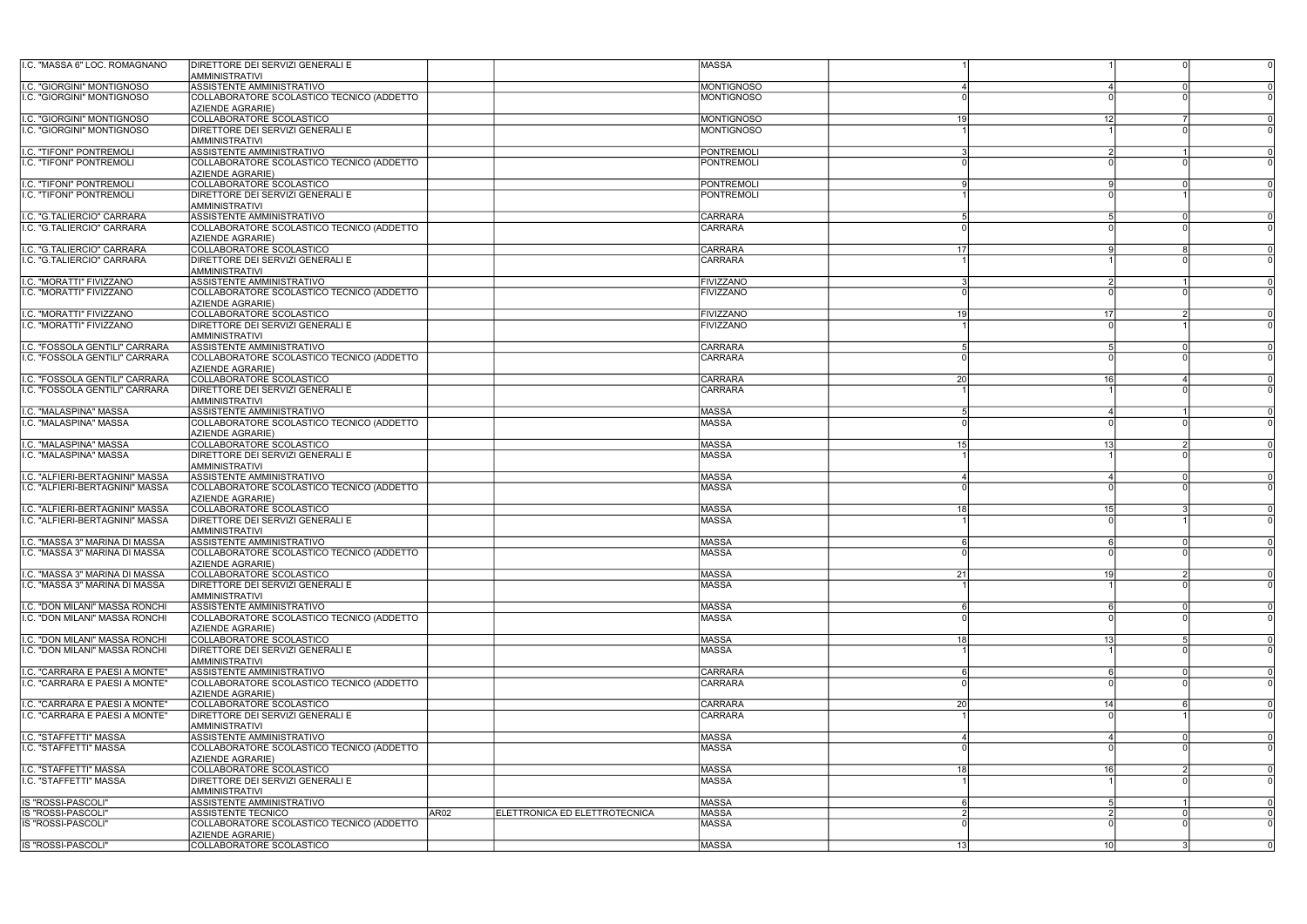| IS "ROSSI-PASCOLI"                                     | <b>DIRETTORE DEI SERVIZI GENERALI E</b><br><b>AMMINISTRATIVI</b>       |                                      |                                                                  | MASSA                            |                 |                 |          |          |
|--------------------------------------------------------|------------------------------------------------------------------------|--------------------------------------|------------------------------------------------------------------|----------------------------------|-----------------|-----------------|----------|----------|
| IS "MONTESSORI-REPETTI"                                | ASSISTENTE AMMINISTRATIVO                                              |                                      |                                                                  | <b>CARRARA</b>                   |                 |                 |          |          |
| IS "MONTESSORI-REPETTI"                                | <b>ASSISTENTE TECNICO</b>                                              | AR <sub>02</sub>                     | ELETTRONICA ED ELETTROTECNICA                                    | CARRARA                          | $\mathcal{P}$   |                 |          |          |
| IS "MONTESSORI-REPETTI"                                | COLLABORATORE SCOLASTICO TECNICO (ADDETTO<br>AZIENDE AGRARIE)          |                                      |                                                                  | <b>CARRARA</b>                   |                 |                 |          |          |
| IS "MONTESSORI-REPETTI'                                | COLLABORATORE SCOLASTICO                                               |                                      |                                                                  | <b>CARRARA</b>                   | 17 <sup>1</sup> | 13              |          |          |
| IS "MONTESSORI-REPETTI"                                | DIRETTORE DEI SERVIZI GENERALI E<br>AMMINISTRATIVI                     |                                      |                                                                  | CARRARA                          |                 |                 |          |          |
| <b>IS "BARSANTI"</b>                                   | <b>ASSISTENTE AMMINISTRATIVO</b>                                       |                                      |                                                                  | <b>MASSA</b>                     |                 |                 |          |          |
| IS "BARSANTI"                                          | ASSISTENTE TECNICO                                                     | ARR <sub>2</sub>                     | MECCANICA (I32)                                                  | <b>MASSA</b>                     | $\mathcal{P}$   |                 |          |          |
| IS "BARSANTI"                                          | ASSISTENTE TECNICO                                                     | ARR3                                 | MECCANICA (ALTRI LABORATORI)                                     | <b>MASSA</b>                     |                 |                 |          |          |
| <b>IS "BARSANTI"</b><br>IS "BARSANTI"                  | ASSISTENTE TECNICO<br><b>ASSISTENTE TECNICO</b>                        | AR <sub>02</sub><br>AR <sub>03</sub> | ELETTRONICA ED ELETTROTECNICA<br>COSTRUZIONI NAVALI E TECNOLOGIE | MASSA<br><b>MASSA</b>            |                 |                 |          |          |
|                                                        |                                                                        |                                      | METALMECCANICHE                                                  |                                  |                 |                 |          |          |
| <b>IS "BARSANTI"</b><br>IS "BARSANTI"                  | <b>ASSISTENTE TECNICO</b><br>COLLABORATORE SCOLASTICO TECNICO (ADDETTO | AR <sub>04</sub>                     | <b>IMBARCAZIONI SCUOLA E OFFICINE</b>                            | MASSA<br><b>MASSA</b>            |                 |                 | ∩        |          |
|                                                        | <b>AZIENDE AGRARIE)</b>                                                |                                      |                                                                  |                                  |                 |                 |          |          |
| IS "BARSANTI"                                          | COLLABORATORE SCOLASTICO                                               |                                      |                                                                  | <b>MASSA</b>                     | 19l             | 18I             |          |          |
| IS "BARSANTI"                                          | DIRETTORE DEI SERVIZI GENERALI E<br><b>AMMINISTRATIVI</b>              |                                      |                                                                  | <b>MASSA</b>                     |                 |                 |          |          |
| IS "PACINOTTI-BELMESSERI"                              | <b>ASSISTENTE AMMINISTRATIVO</b>                                       |                                      |                                                                  | <b>BAGNONE</b>                   | 7               |                 |          |          |
| IS "PACINOTTI-BELMESSERI"                              | <b>ASSISTENTE TECNICO</b>                                              | ARR <sub>2</sub>                     | MECCANICA (I32)                                                  | <b>BAGNONE</b>                   | $\overline{2}$  |                 |          |          |
| IS "PACINOTTI-BELMESSERI"                              | <b>ASSISTENTE TECNICO</b>                                              | ARR3                                 | MECCANICA (ALTRI LABORATORI)                                     | <b>BAGNONE</b>                   |                 |                 |          |          |
| IS "PACINOTTI-BELMESSERI"<br>IS "PACINOTTI-BELMESSERI" | ASSISTENTE TECNICO<br><b>ASSISTENTE TECNICO</b>                        | AR <sub>02</sub><br>AR <sub>20</sub> | ELETTRONICA ED ELETTROTECNICA<br><b>ALBERGHIERA</b>              | <b>BAGNONE</b><br><b>BAGNONE</b> | 3<br>2          |                 |          |          |
| IS "PACINOTTI-BELMESSERI"                              | ASSISTENTE TECNICO                                                     | AR <sub>26</sub>                     | <b>ODONTOTECNICA</b>                                             | <b>BAGNONE</b>                   |                 |                 |          |          |
| IS "PACINOTTI-BELMESSERI"                              | <b>CUOCO</b>                                                           |                                      |                                                                  | <b>BAGNONE</b>                   |                 |                 |          |          |
| IS "PACINOTTI-BELMESSERI"                              | COLLABORATORE SCOLASTICO TECNICO (ADDETTO<br>AZIENDE AGRARIE)          |                                      |                                                                  | <b>BAGNONE</b>                   |                 |                 |          |          |
| IS "PACINOTTI-BELMESSERI"                              | COLLABORATORE SCOLASTICO                                               |                                      |                                                                  | <b>BAGNONE</b>                   | <b>20</b>       | 13 <sup>l</sup> |          |          |
| IS "PACINOTTI-BELMESSERI"                              | DIRETTORE DEI SERVIZI GENERALI E<br><b>AMMINISTRATIVI</b>              |                                      |                                                                  | <b>BAGNONE</b>                   |                 |                 |          |          |
| IS "PACINOTTI-BELMESSERI"                              | <b>GUARDAROBIERE</b>                                                   |                                      |                                                                  | <b>BAGNONE</b>                   |                 |                 |          |          |
| IS "PACINOTTI-BELMESSERI"                              | <b>INFERMIERE</b>                                                      |                                      |                                                                  | <b>BAGNONE</b>                   |                 |                 |          |          |
| IS "L. DA VINCI"                                       | ASSISTENTE AMMINISTRATIVO                                              |                                      |                                                                  | <b>VILLAFRANCA IN LUNIGIANA</b>  |                 |                 |          |          |
| IS "L. DA VINCI"                                       | ASSISTENTE TECNICO                                                     | AR <sub>02</sub>                     | ELETTRONICA ED ELETTROTECNICA                                    | IVILLAFRANCA IN LUNIGIANA        |                 |                 |          |          |
| IS "L. DA VINCI"                                       | ASSISTENTE TECNICO                                                     | AR <sub>08</sub>                     | <b>FISICA</b>                                                    | VILLAFRANCA IN LUNIGIANA         |                 |                 |          |          |
| IS "L. DA VINCI"                                       | COLLABORATORE SCOLASTICO TECNICO (ADDETTO<br><b>AZIENDE AGRARIE)</b>   |                                      |                                                                  | <b>VILLAFRANCA IN LUNIGIANA</b>  |                 |                 |          |          |
| IS "L. DA VINCI"                                       | COLLABORATORE SCOLASTICO                                               |                                      |                                                                  | VILLAFRANCA IN LUNIGIANA         | 11              | 11              |          |          |
| IS "L. DA VINCI"                                       | DIRETTORE DEI SERVIZI GENERALI E<br><b>AMMINISTRATIVI</b>              |                                      |                                                                  | VILLAFRANCA IN LUNIGIANA         |                 |                 |          |          |
| IS "GENTILESCHI"                                       | ASSISTENTE AMMINISTRATIVO                                              |                                      |                                                                  | <b>CARRARA</b>                   |                 |                 |          |          |
| IS "GENTILESCHI                                        | ASSISTENTE TECNICO                                                     | ARR3                                 | MECCANICA (ALTRI LABORATORI)                                     | <b>CARRARA</b>                   | 2               |                 |          |          |
| IS "GENTILESCHI"                                       | ASSISTENTE TECNICO                                                     | AR <sub>02</sub>                     | ELETTRONICA ED ELETTROTECNICA                                    | <b>CARRARA</b>                   | -3              |                 |          | $\Omega$ |
| IS "GENTILESCHI"                                       | lcuoco.                                                                |                                      |                                                                  | <b>CARRARA</b>                   | $\Omega$        |                 |          |          |
| IS "GENTILESCHI"                                       | COLLABORATORE SCOLASTICO TECNICO (ADDETTO<br>AZIENDE AGRARIE)          |                                      |                                                                  | <b>CARRARA</b>                   |                 |                 |          |          |
| IS "GENTILESCHI"                                       | COLLABORATORE SCOLASTICO                                               |                                      |                                                                  | <b>CARRARA</b>                   | 16I             | 16              | $\Omega$ |          |
| IS "GENTILESCHI"                                       | DIRETTORE DEI SERVIZI GENERALI E<br><b>AMMINISTRATIVI</b>              |                                      |                                                                  | <b>CARRARA</b>                   |                 |                 |          |          |
| IS "GENTILESCHI"                                       | <b>GUARDAROBIERE</b>                                                   |                                      |                                                                  | <b>CARRARA</b>                   | 0               |                 |          |          |
| IS "GENTILESCHI"                                       | <b>INFERMIERE</b>                                                      |                                      |                                                                  | <b>CARRARA</b>                   | $\Omega$        |                 |          |          |
| IS "ZACCAGNA-GALILEI"<br>IS "ZACCAGNA-GALILEI"         | ASSISTENTE AMMINISTRATIVO<br>ASSISTENTE TECNICO                        | AR <sub>02</sub>                     | <b>IELETTRONICA ED ELETTROTECNICA</b>                            | CARRARA<br><b>CARRARA</b>        |                 |                 |          |          |
| IS "ZACCAGNA-GALILEI"                                  | <b>ASSISTENTE TECNICO</b>                                              | AR <sub>10</sub>                     | EDILE                                                            | <b>CARRARA</b>                   |                 |                 |          |          |
| IS "ZACCAGNA-GALILEI"                                  | ASSISTENTE TECNICO                                                     | AR <sub>23</sub>                     | <b>CHIMICA</b>                                                   | <b>CARRARA</b>                   |                 |                 |          |          |
| IS "ZACCAGNA-GALILEI"                                  | COLLABORATORE SCOLASTICO TECNICO (ADDETTO<br>AZIENDE AGRARIE)          |                                      |                                                                  | <b>CARRARA</b>                   |                 |                 |          |          |
| IS "ZACCAGNA-GALILEI"                                  | COLLABORATORE SCOLASTICO                                               |                                      |                                                                  | <b>CARRARA</b>                   | 17 <sup>1</sup> | 15 <sup>1</sup> |          |          |
| IS "ZACCAGNA-GALILEI"                                  | DIRETTORE DEI SERVIZI GENERALI E<br><b>AMMINISTRATIVI</b>              |                                      |                                                                  | <b>CARRARA</b>                   |                 |                 |          |          |
| IS "MEUCCI"                                            | ASSISTENTE AMMINISTRATIVO                                              |                                      |                                                                  | <b>MASSA</b>                     | 6               |                 |          |          |
| <b>IS "MEUCCI"</b>                                     | <b>ASSISTENTE TECNICO</b>                                              | ARR3                                 | MECCANICA (ALTRI LABORATORI)                                     | <b>MASSA</b>                     |                 |                 |          |          |
| <b>IS "MEUCCI"</b>                                     | <b>ASSISTENTE TECNICO</b>                                              | AR02                                 | ELETTRONICA ED ELETTROTECNICA                                    | <b>MASSA</b>                     |                 |                 |          |          |
| IS "MEUCCI"                                            | <b>ASSISTENTE TECNICO</b>                                              | AR <sub>08</sub>                     | <b>FISICA</b>                                                    | <b>MASSA</b>                     |                 |                 |          |          |
| IS "MEUCCI"                                            | ASSISTENTE TECNICO                                                     | AR <sub>10</sub>                     | <b>EDILE</b>                                                     | MASSA                            |                 |                 |          |          |
| IS "MEUCCI"                                            | COLLABORATORE SCOLASTICO TECNICO (ADDETTO<br>AZIENDE AGRARIE)          |                                      |                                                                  | <b>MASSA</b>                     |                 |                 |          |          |
| <b>IS "MEUCCI"</b>                                     | COLLABORATORE SCOLASTICO                                               |                                      |                                                                  | <b>MASSA</b>                     | - 13 I          | <u>131</u>      |          |          |
| IS "MEUCCI"                                            | DIRETTORE DEI SERVIZI GENERALI E<br>AMMINISTRATIVI                     |                                      |                                                                  | <b>MASSA</b>                     |                 |                 |          |          |